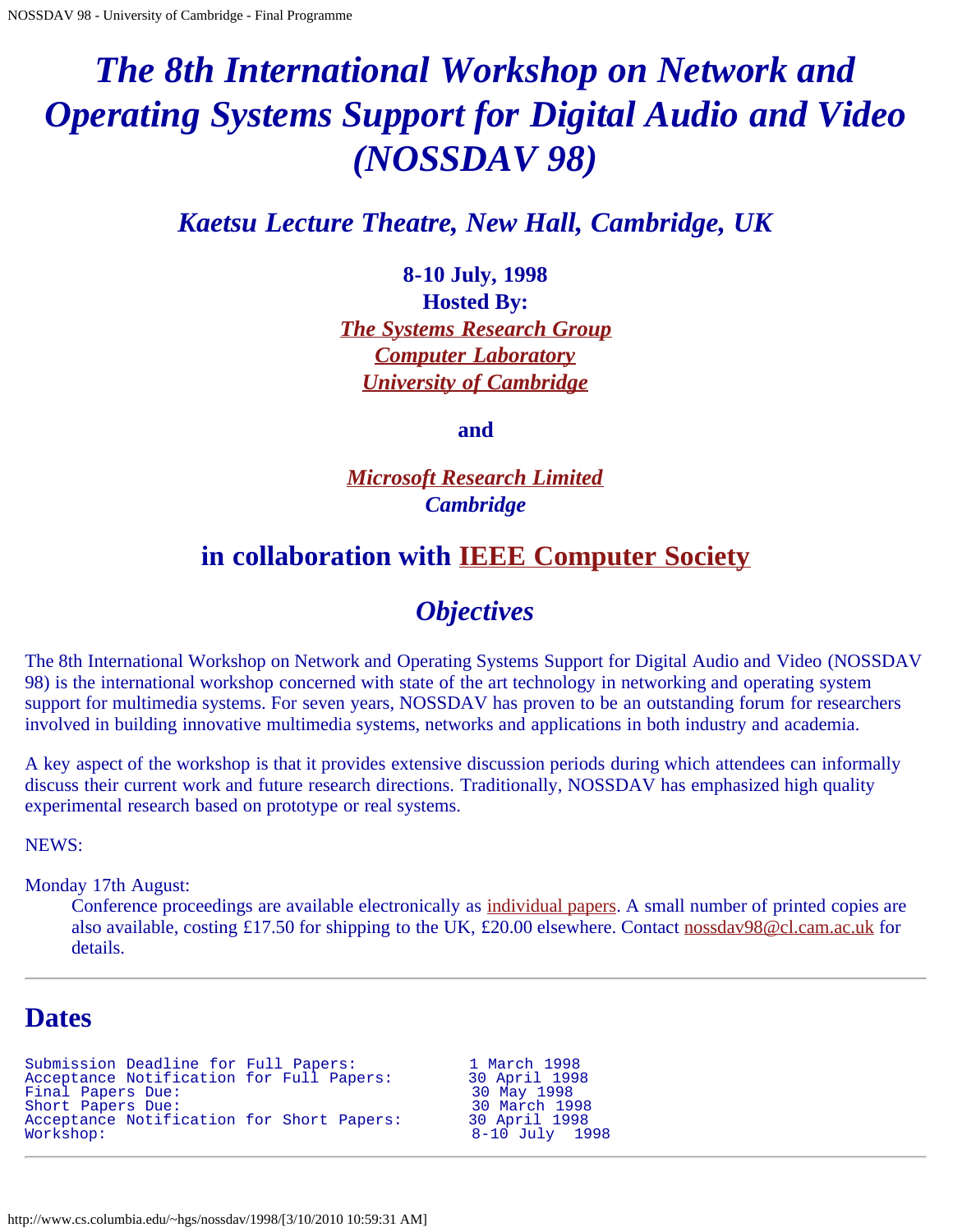# **Program Chairs**

*Ian Leslie University of Cambridge Computer Laboratory Cambridge CB2 3QG UK [Ian.Leslie@cl.cam.ac.uk](mailto:Ian.Leslie@cl.cam.ac.uk)*

*Derek McAuley Microsoft Research Limited Cambridge UK [dmcauley@microsoft.com](mailto:dmcauley@microsoft.com)*

# **Review Committee**

- Simon Crosby, Cambridge University, UK
- Chuck Kalmanek, AT&T Research
- Jim Kurose, University of Masachusetts
- Ian Leslie, Cambridge University, UK
- Tom Little, Boston University
- Derek McAuley, University of Glasgow, UK
- Duane Northcutt, Sun Microsystems
- Guru Parulkar, Washington University St Louis
- Henning Schulzrinne, Columbia University
- Dan Swinehart, Xerox PARC
- Hide Tokuda, Keio University

# **Program Committee**

Review Committee plus

- Domenico Ferrari, Universita Cattolica, Italy
- Kevin Jeffay, University of North Carolina
- Mike Jones, Microsoft
- Doug Shepherd, Lancaster University, UK
- Burkhard Stiller, ETH Zurich, Switzerland

# **Technical Programme**

Presentations are either long papers (L) or short papers (S). Long papers are given 30 minutes (20 minutes presentation followed by 10 minutes discussion) and short papers 15 minutes (10 minutes presentation followed by 5 minutes discussion). The emphasis is not on didactic presentation, but on discussion and interaction. The aim of the workshop is to stimulate debate and discussion in an informal setting.

# **Wednesday 8 July**

# **Session AM 1: Network Control**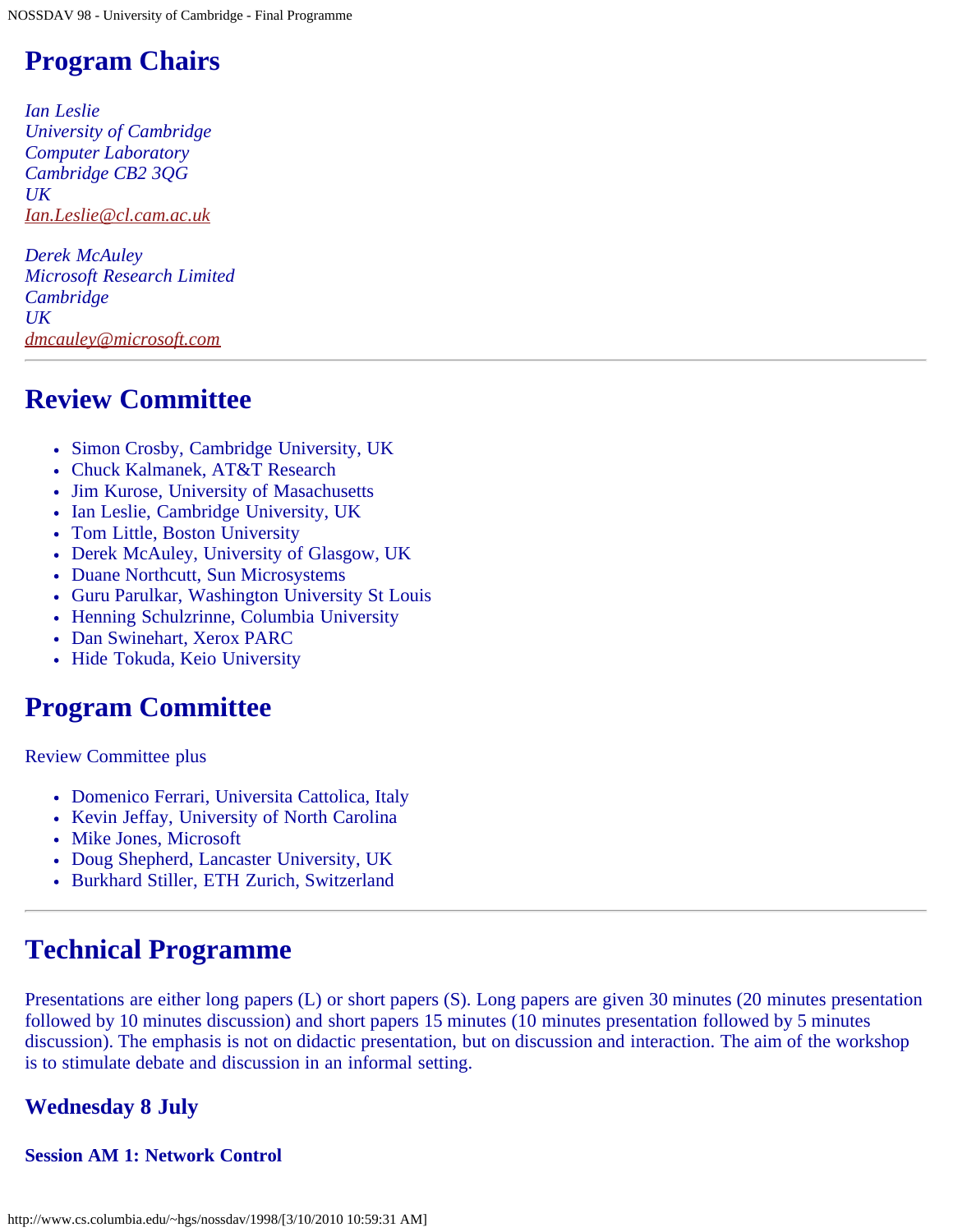#### 9.00

[\(L\) Programmable Mobile Networks](http://www.cs.columbia.edu/~hgs/nossdav/1998/papers/nossdav98-027.ps.gz) *Oguz Angin, Andrew T. Campbell, Michael E. Kounavis, and Raymond R.-F. Liao COMET Group, Center for Telecommunications Research*

#### 9.30

[\(L\) Efficient Precomputation of Quality-of-Service Routes](http://www.cs.columbia.edu/~hgs/nossdav/1998/papers/nossdav98-030.ps.gz) *Anees Shaikh, Jennifer Rexford and Kang G. Shin University of Michigan/AT&T Labs -- Research*

#### 10.00

[\(L\) A Soft State Protocol for Accessing Multimedia Archives>](http://www.cs.columbia.edu/~hgs/nossdav/1998/papers/nossdav98-037.ps.gz) *Angela Schuett, Suchitra Raman, Yatin Chawathe, Steven McCanne and Randy Katz University of California at Berkeley*

#### 10.30 - 11.00

Morning coffee

#### **Session AM 2: IP Telephony**

#### 11.00

[\(L\) Architecture for Signaling, Directory Services and Transport for Packet Telephony](http://www.cs.columbia.edu/~hgs/nossdav/1998/papers/nossdav98-021.ps.gz) *N. Anerousis, R. Gopalakrishnan, C.R. Kalmanek, A.E. Kaplan, W.T. Marshall, P.P. Mishra, P.Z. Onufryk, K.K. Ramakrishnan, and C.J. Sreenan AT&T Labs - Research*

#### 11.30

[\(L\) Routing Traffic with Quality-of-Service Guarantees in Integrated Services Networks](http://www.cs.columbia.edu/~hgs/nossdav/1998/papers/nossdav98-031.ps.gz) *Qingming Ma and Peter Steenkiste Cisco Systems/Computer Science Department, Carnegie Mellon University*

#### 12.00

[\(L\) Design and Evaluation of a Platform for Mobile Packet Telephony](http://www.cs.columbia.edu/~hgs/nossdav/1998/papers/nossdav98-036.ps.gz) *Sandesh Goel, Partho Mishra, Huzur Saran and Cormac Sreenan AT&T Labs - Research*

#### 12.30

[\(S\) A Comparison of SIP and H.323 for Internet Telephony](http://www.cs.columbia.edu/~hgs/nossdav/1998/papers/nossdav98-043.ps.gz) *Jonathan Rosenberg and Henning Schulzrinne Bell Laboratories, Lucent Technologies / Columbia University*

13.00 - 14.00

Lunch

#### **Session PM 1: Operating Systems**

#### 14.00

[\(S\) A new audio device driver abstraction](http://www.cs.columbia.edu/~hgs/nossdav/1998/papers/nossdav98-039.ps.gz) *Dickon Reed University of Cambridge*

#### 14.15

[\(S\) Adaptive Resource Management in a Multimedia Operating System](http://www.cs.columbia.edu/~hgs/nossdav/1998/papers/nossdav98-049.ps.gz)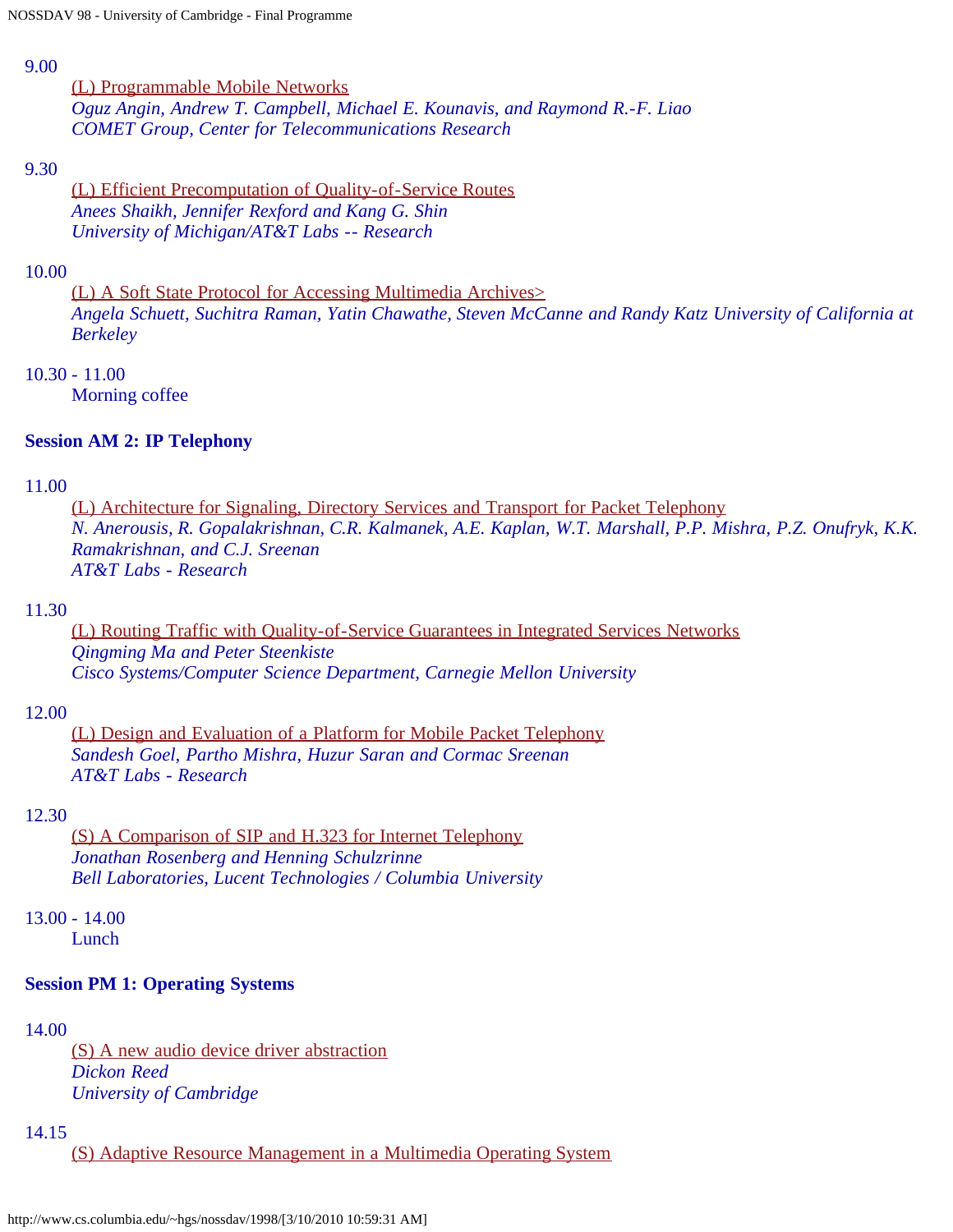*Don Oparah Computer Laboratory, University of Cambridge*

#### 14.30

[\(S\) On Using Intelligent Network Interface Cards to support Multimedia Applications](http://www.cs.columbia.edu/~hgs/nossdav/1998/papers/nossdav98-060.ps.gz) *Marc E. Fiuczynski, Richard P. Martin, Tsutomu Owa, Brian N. Bershad Univ. of Washington*

### 14.45

[\(S\) Supporting Continuous Media in the Piglet OS](http://www.cs.columbia.edu/~hgs/nossdav/1998/papers/nossdav98-072.ps.gz) *Steve Muir and Jonathan Smith University of Pennsylvania*

# 15.00

[\(S\) Multimedia on Multiprocessors: Where's the OS when your really need it?](http://www.cs.columbia.edu/~hgs/nossdav/1998/papers/nossdav98-078.ps.gz) *Jason Nieh and Monica S, Lam Stanford / Sun Microsystems*

#### 15.15

[\(S\) Issues in using commodity operating systems for time-dependent tasks: experiences from a study of](http://www.cs.columbia.edu/~hgs/nossdav/1998/papers/nossdav98-079.ps.gz) [Windows NT](http://www.cs.columbia.edu/~hgs/nossdav/1998/papers/nossdav98-079.ps.gz) *Michael B. Jones Microsoft Research*

#### 15.30

[\(S\) An Efficient End-Host Protocol Processing Architecture for Real-Time Audio and Video Traffic](http://www.cs.columbia.edu/~hgs/nossdav/1998/papers/nossdav98-009.ps.gz) *Khawar M. Zuberi and Kang G. Shin Real-Time Computing Laboratory (RTCL)*

15.45 - 16.15

Afternoon tea

**Session PM 2: Panel - Operating Systems**

# **Thursday 9 July**

# **Session AM 3: Network Resource Allocation**

9.00

[\(L\) LIRA: An approach for service differentiation in the Internet](http://www.cs.columbia.edu/~hgs/nossdav/1998/papers/nossdav98-024.ps.gz) *Ion Stoica and Hui Zhang Carnegie Mellon University*

#### 9.30

[\(L\) Processor Scheduling in Routers for RSVP Message-Processing](http://www.cs.columbia.edu/~hgs/nossdav/1998/papers/nossdav98-026.ps.gz) *Martin May, T.V. Lakshman and Anwar Elwalid Bell Labs*

#### 10.00

[\(L\) YESSIR: A Simple Reservation Mechanism for the Internet](http://www.cs.columbia.edu/~hgs/nossdav/1998/papers/nossdav98-032.ps.gz) *Ping Pan and Henning Schulzrinne IBM / Columbia University*

#### 10.30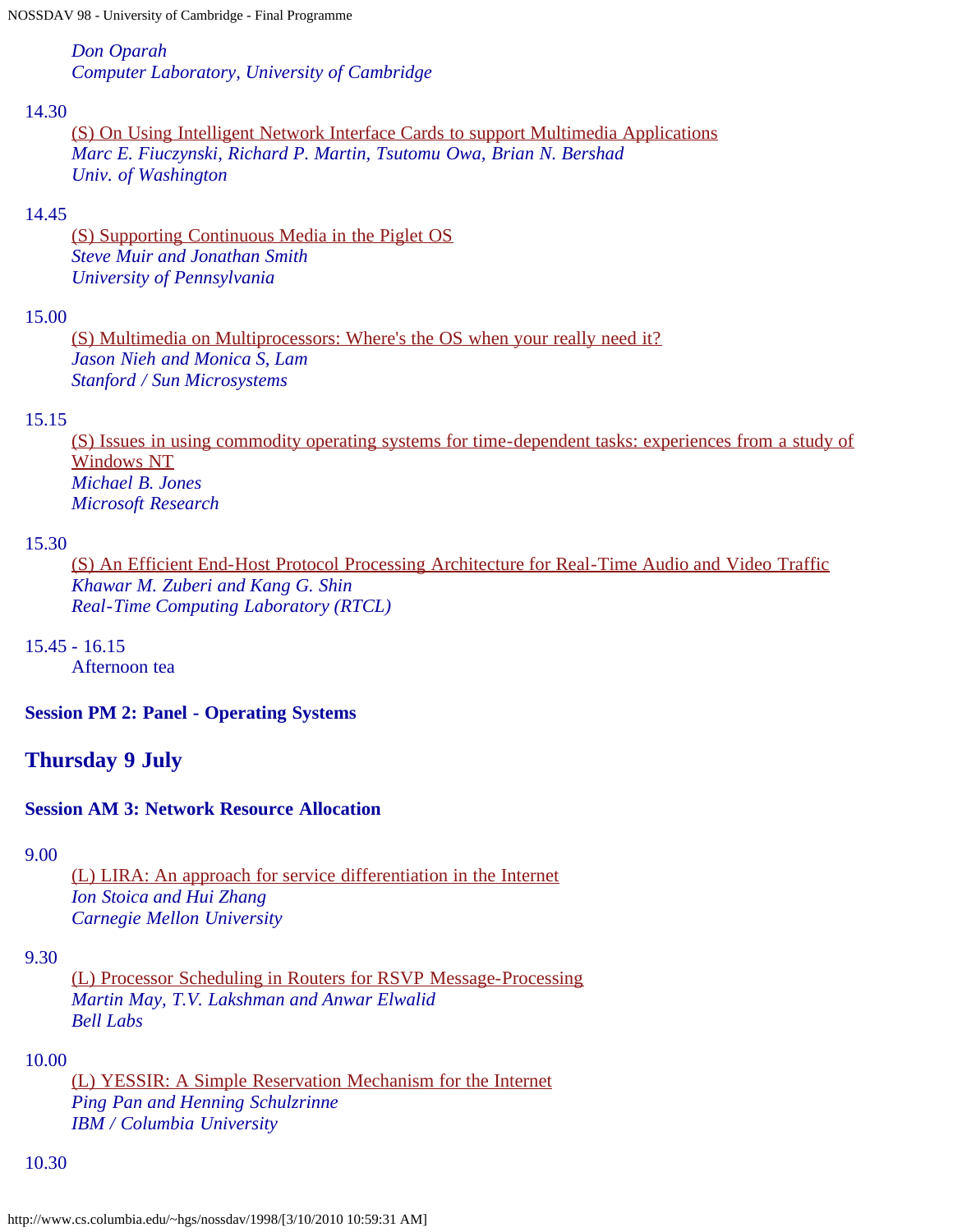[\(S\) Resource Reservation Agents in the Internet](http://www.cs.columbia.edu/~hgs/nossdav/1998/papers/nossdav98-052.ps.gz) *Olov Schelen and Steve Pink Luleå University, Sweden*

#### 10.45

[\(S\) Achieving Quality of Service through Network Performance Management](http://www.cs.columbia.edu/~hgs/nossdav/1998/papers/nossdav98-056.ps.gz) *S. Keshav and R. Sharma Cornell Network Research Group*

11.00 - 11.30

Morning Coffee

#### **Session AM 4: Performance Modelling/Optimisation**

#### 11.30

[\(L\) On the Effectiveness of Buffer in Deterministic Services](http://www.cs.columbia.edu/~hgs/nossdav/1998/papers/nossdav98-020.ps.gz) *Pawan Goyal and Harrick M. Vin*

#### 12.00

[\(L\) Design, Implementation, and End-to-End Evaluation of a Measurement-Based Admission Control](http://www.cs.columbia.edu/~hgs/nossdav/1998/papers/nossdav98-035.ps.gz) [Algorithm for Controlled-Load Service](http://www.cs.columbia.edu/~hgs/nossdav/1998/papers/nossdav98-035.ps.gz) *Cheng Jin and Sugih Jamin University of Michigan, Ann Arbor*

#### 12.30

[\(S\) Charging of Multimedia Flows in an Integrated Services Network](http://www.cs.columbia.edu/~hgs/nossdav/1998/papers/nossdav98-050.ps.gz) *Burkhard Stiller, George Fankhauser and Bernhard Plattner ETH Zurich*

#### 12.45

[\(S\) A Better-Than-Best-Effort Service For Responsive UDP Flows](http://www.cs.columbia.edu/~hgs/nossdav/1998/papers/nossdav98-062.ps.gz) *Mark Parris, Jan Borgersen, Kevin Jeffay, F. Donelson Smith University of North Carolina*

#### 13.00

[\(S\) Adapting Fair Queueing to Improve Loss, Delay, and Admission Control Performance](http://www.cs.columbia.edu/~hgs/nossdav/1998/papers/nossdav98-075.ps.gz) *N.G. Duffield, T.V. Lakshman and D. Stiliadis AT&T Labs-Research / Bell Labs, Lucent Technologies*

# 13.15 - 14.15

Lunch

# **Session PM 3: Application Adaptation**

# 14.15

[\(L\) An Empirical Study of Client Interactions with a Continuous-Media Courseware Server](http://www.cs.columbia.edu/~hgs/nossdav/1998/papers/nossdav98-018.ps.gz) *Jitendra Padhye and Jim Kurose University of Massachusetts*

#### 14.45

[\(L\) The Loss-Delay Based Adjustment Algorithm: A TCP-Friendly Adaptation](http://www.cs.columbia.edu/~hgs/nossdav/1998/papers/nossdav98-033.ps.gz) *Dorgham Sisalem and Henning Schulzrinne GMD-Fokus, Berlin/Columbia University, New York*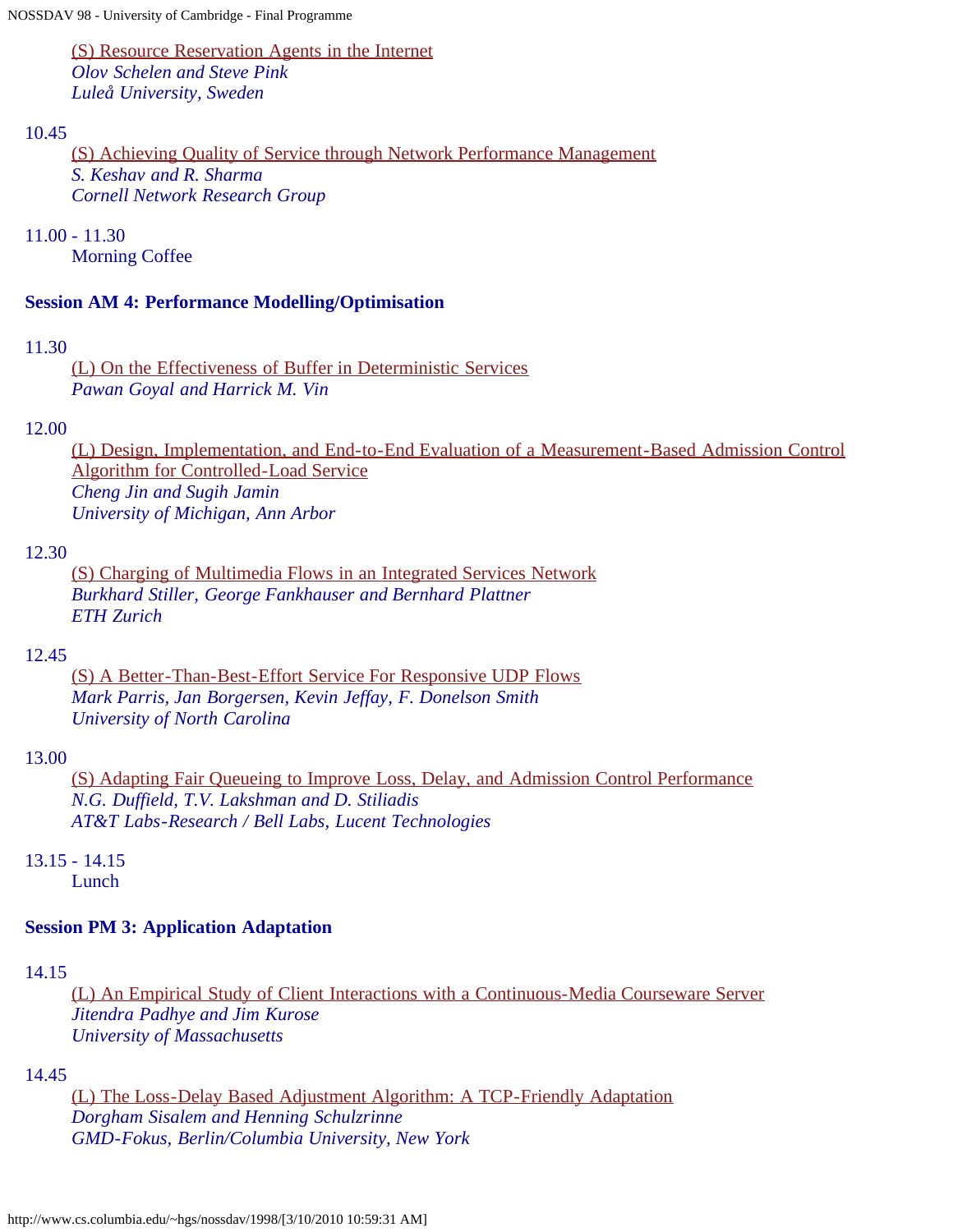#### 15.15

[\(S\) A Toolkit for Building Migratory Continuous Media Applications](http://www.cs.columbia.edu/~hgs/nossdav/1998/papers/nossdav98-038.ps.gz) *Tatsuo Nakajima and Hiroyuki Aizu Japan Advanced Institute of Science and Technology*

# 15.30

[\(S\) QoS Assurance vs. Dynamic Adaptability for Applications](http://www.cs.columbia.edu/~hgs/nossdav/1998/papers/nossdav98-046.ps.gz) *Saleem N. Bhatti and Graham Knight Department of Computer Science, University College London*

# 15.45

[\(S\) A Perspective on Application/Network Coupling](http://www.cs.columbia.edu/~hgs/nossdav/1998/papers/nossdav98-065.ps.gz) *Thomas Gross and Peter Steenkiste CMU / ETH Zurich*

# 16.00 - 16.30

Afternoon tea

# **Session PM 4: Ad Hoc Panel (or punt trip)**

# **Thursday evening: workshop banquet**

# **Friday 10 July**

# **Session AM 5: Coding/Transmission**

9.00

[\(L\) Network Adaptive Continuous-Media Applications through Self Organised Transcoding](http://www.cs.columbia.edu/~hgs/nossdav/1998/papers/nossdav98-004.ps.gz) *Isidor Kouvelas, Vicky Hardman and Jon Crowcroft Department of Computer Science, University College London*

# 9.30

[\(L\) MPEG-2 Video Services over Packet Networks: Joint Effect of Encoding Rate and Data Loss on User-](http://www.cs.columbia.edu/~hgs/nossdav/1998/papers/nossdav98-010.ps.gz)[Oriented QoS](http://www.cs.columbia.edu/~hgs/nossdav/1998/papers/nossdav98-010.ps.gz) *Olivier Verscheure, Pascal Frossard and Maher Hamdi Institute for computer Communications and Applications, Swiss Federal Institute of Technology*

# 10.00

[\(L\) Issues of Quality when Smoothing Rate Adaptive Video](http://www.cs.columbia.edu/~hgs/nossdav/1998/papers/nossdav98-015.ps.gz) *N.G. Duffield, K. K. Ramakrishnan and Amy R. Reibman AT&T Labs-Research*

# 10.30

[\(L\) Real-Time Reliable Multicast Using Proactive Forward Error Correction](http://www.cs.columbia.edu/~hgs/nossdav/1998/papers/nossdav98-025.ps.gz) *Dan Rubenstein, Jim Kurose, and Don Towsley University of Masachusetts*

# 11.00 - 11.30

Morning Coffee

# **Session AM 6: Video File Systems**

11.30